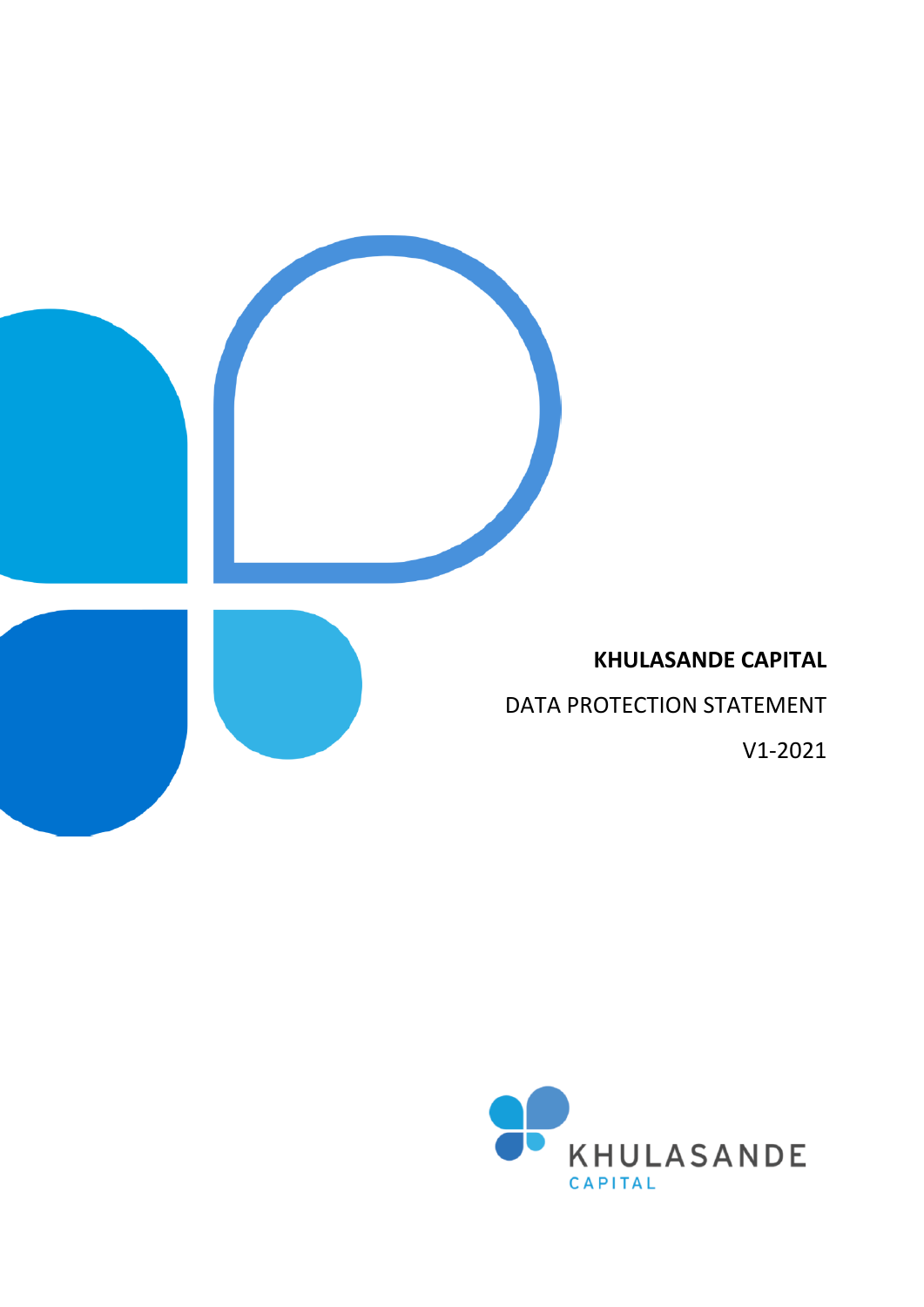

# <span id="page-1-0"></span>**Contents**

| 5. |  |
|----|--|
| 6. |  |
|    |  |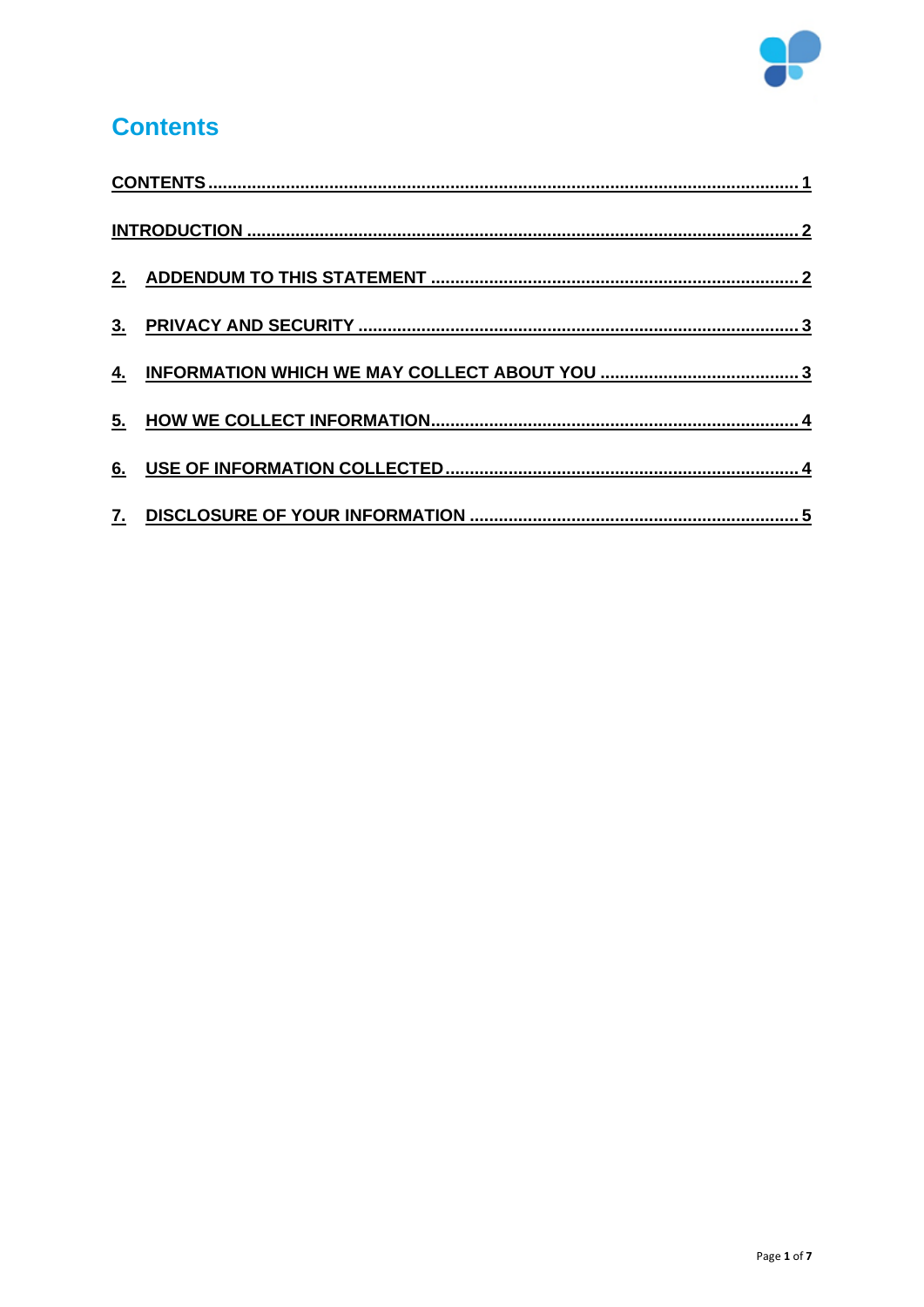

# <span id="page-2-0"></span>**INTRODUCTION**

This Privacy Policy ("Policy") uses defined terms listed in the Glossary in the Khulasande Capital ("Khulasande") Terms of Service which have corresponding meanings in this Policy unless otherwise stated in this Policy.

For purposes of this Statement:

"**Applicable Laws**" means local, foreign and international laws, regulations, treaties and codes, for example the Protection of Personal Information Act 4 of 2013, the General Data Protection Regulation 2016/679, Financial Intelligence Centre Act 38 of 2001, the National Credit Act 34 of 2005 and the Foreign Account Tax Compliance Act of the United States of America.

"**Client**" or "**you**" means any prospective, new or existing client of Khulasande Capital.

"**Khulasande**" or "**we**" or "**us**" means Khulasande Capital and its direct and indirect subsidiaries.

**This Statement sets out how your personal information will be used by Khulasande and applies to any information, including personal and special personal information, you provide to Khulasande, or which Khulasande may collect from third parties.**

**It is important that you read this Statement carefully before submitting any personal information to Khulasande.**

**The provisions of this Statement are subject to mandatory, unalterable provisions of Applicable Laws.**

### **1. HOW TO CONTACT US**

If you have any comments or questions about this Statement please contact the Information Officer, at 100 Grayston Drive, Sandton, 2196 or you may send an email to [enquiries@khulasande.co.za.](mailto:enquiries@khulasande.co.za)

#### <span id="page-2-1"></span>**2. ADDENDUM TO THIS STATEMENT**

We may amend this Statement from time to time for any of the following reasons:

- To provide for the introduction of new systems, methods of operation, services, products, property offerings or facilities;
- To reflect an actual or expected change in market conditions or general financial services, lending or property practices;
- To comply with changes to any legal or regulatory requirement;
- To ensure that our Data Protection Statement is clearer, easy to read and in your favour;
- To rectify any mistake that might be discovered from time to time; and/or
- For any other reason which Khulasande, in its sole discretion, may deem reasonable or necessary.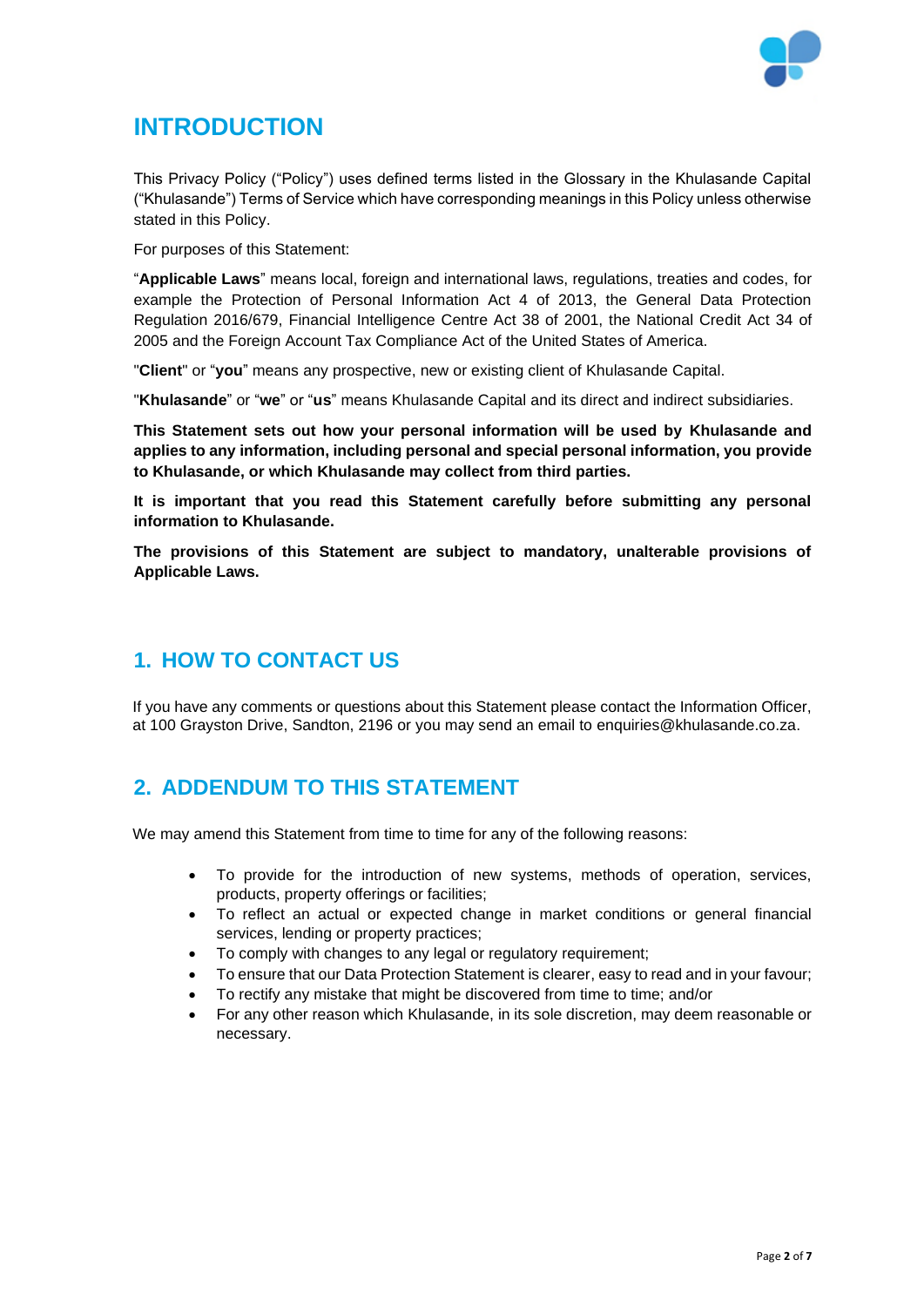

## <span id="page-3-0"></span>**3. PRIVACY AND SECURITY**

Khulasande takes your privacy and the protection of your personal information very seriously. We will only use your personal information in accordance with this Statement and applicable data protection legislation. It is important that you take all necessary and appropriate steps to protect your personal information yourself (for example, by ensuring that all passwords and access codes are kept secure).

We have implemented reasonable technical and operational measures to keep your personal information secure once provided to us.

#### <span id="page-3-1"></span>**4. INFORMATION WHICH WE MAY COLLECT ABOUT YOU**

We may collect the following information about you in order to provide you with services: This information may include your name, address, contact details, date of birth, place of birth, identity number, passport number, bank details, details about your employment, tax number and financial information;

- Information about your beneficial owner (if applicable):
- Records of correspondence or enquiries from you or anyone acting on your behalf;
- Details of transactions you carry out with us;
- Details of contracts, sales or leases you carry out with us;
- Your credit history, where you have applied for credit or where we have agreed to provide credit to you;
- Sensitive or special categories of personal information, including biometric information, such as images, fingerprints and voiceprints.

We may require you to provide additional personal and tax-related information, in order for us to meet our legal or regulatory obligations. For tax reporting purposes, we may collect information belonging to persons who have authority or effective control over your account/the accountholder (this includes a person with power of attorney and for some passive entities, all the controlling persons of such entity). We may collect this information from you or such other persons.

Where you provide us with the personal information of third parties you should take steps to inform the third party that you need to disclose their details to us, identifying us. We will process their personal information in accordance with this Statement.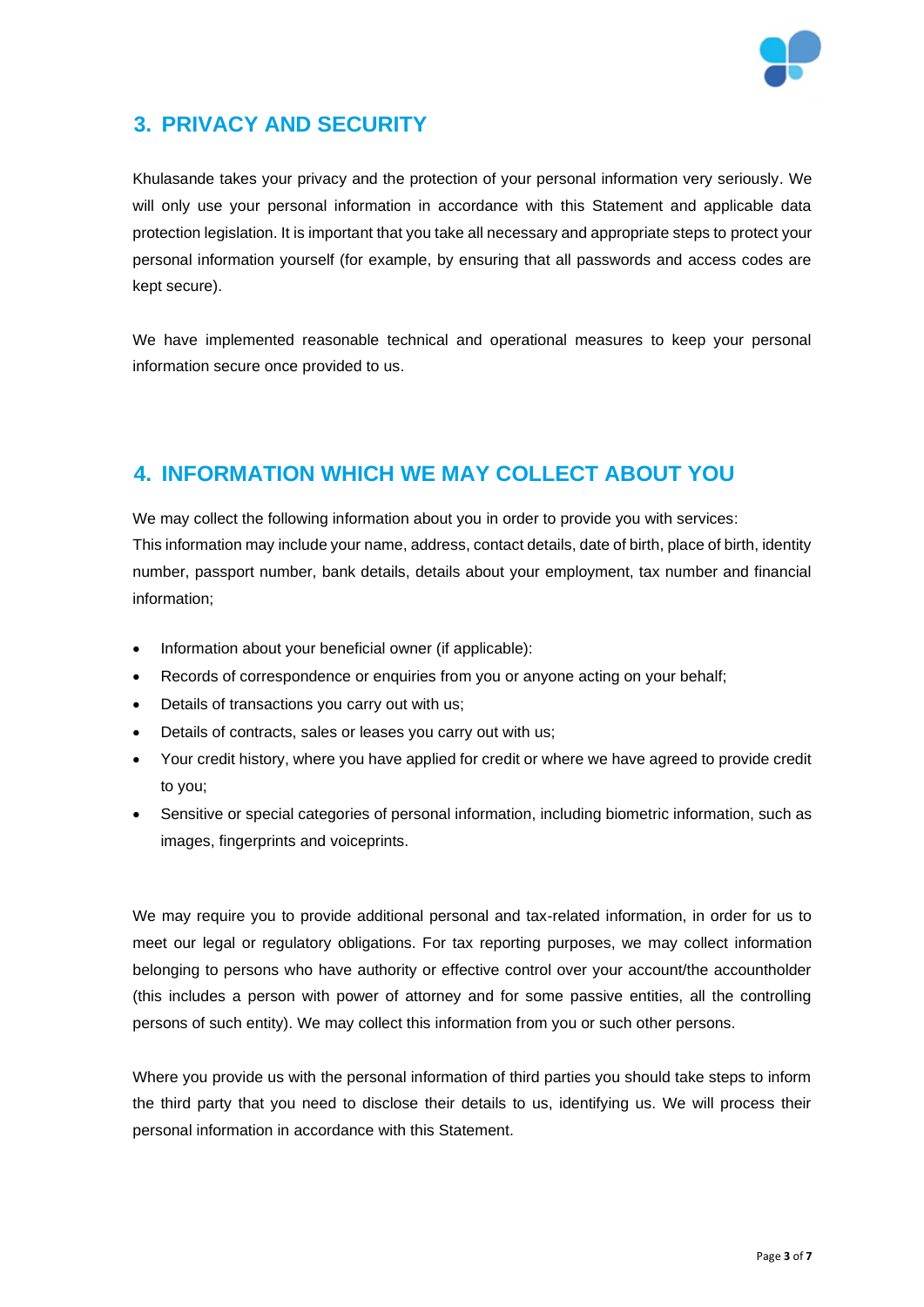

### <span id="page-4-0"></span>**5. HOW WE COLLECT INFORMATION**

You may provide personal information to us either directly or indirectly (through an agent acting on your behalf, an independent financial advisor or an introducer), by completing an application for our products and services or requesting further information about our products and services, whether in writing, through our website, over the telephone or any other means.

We may also collect your personal information from your appointed agent, Financial Services Provider, any regulator, or other third party that may hold such information required to provide you with services.

In instances where you have applied for credit or where we have agreed to provide credit to you, we may conduct searches at credit bureau(x). Details of our searches will be kept by the credit bureau and will be available to other businesses that conduct searches with that agency for the purposes of meeting our regulatory obligations, credit assessments, debt recovery, management of your accounts, prevention of money laundering and fraud and statistical analysis. In instances where you apply for credit, we will tell you, where permitted by law, if we make a decision about you relating to your credit scoring or eligibility for our products or services based solely on an automated decisionmaking process. You will be given a reasonable opportunity if permitted by law or code of conduct to make representations about a decision.

## <span id="page-4-1"></span>**6. USE OF INFORMATION COLLECTED**

We may use, transfer and disclose your personal information for the purposes of:

- Providing you with the services, products or offerings you have requested, and notifying you about important changes to these services, products or offerings;
- Managing your account, investment, contractual arrangement or relationship and complying with your instructions or requests;
- Complying with your instructions;
- Detecting and preventing fraud and money laundering and/or in the interest of security and crime prevention;
- Assessing and dealing with complaints and requests:
- Operational, marketing, auditing, legal and record keeping requirements;
- Conducting sanctions and politically exposed person screening against any relevant list;
- Verifying your identity or the identify of your beneficial owner;
- Complying with Applicable Laws, including lawful requests for information received from local or foreign law enforcement, government and tax collection agencies;
- Conducting market research and providing you with information about Khulasande's products or services from time to time via email, telephone or other means (for example, events);
- Ensuring that where you have unsubscribed from certain direct marketing communications, we do not send such direct marketing to you again;
- Disclosing your personal information to third parties for reasons set out in this Statement or where it is not unlawful to do so;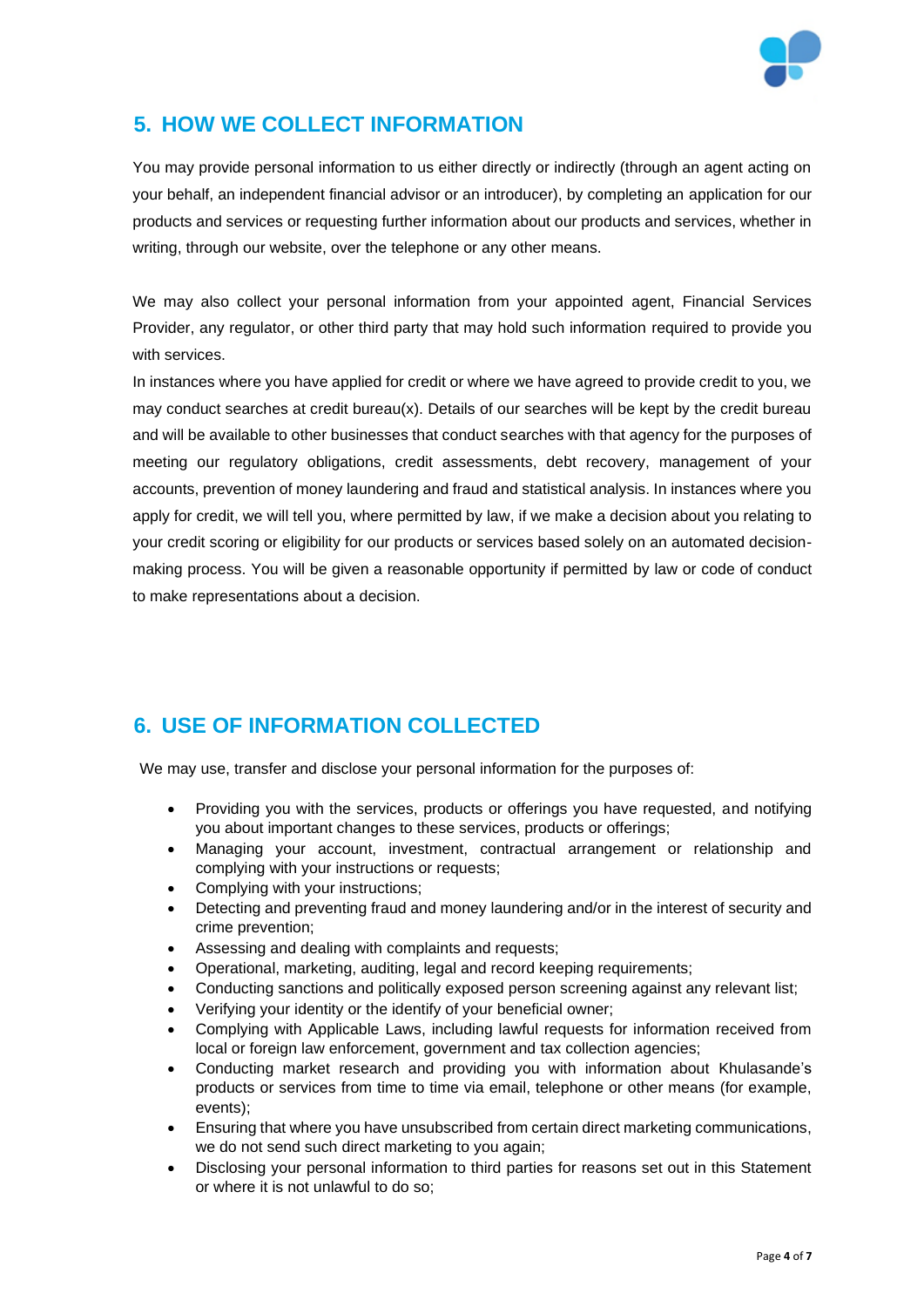

- Complying with an obligation imposed by inter-bank agreements and payment clearing rules;
- Monitoring, keeping record of and having access to all forms of correspondence or communications received by or sent from Khulasande or any of its employees, agents or contractors, including monitoring and recording telephone communications between you and Khulasande to be used in the event of any dispute arising between you and Khulasande ; and
- Improving or evaluating the effectiveness of Khulasande's business or products, services or offerings.

**We may from time to time contact you about services, products and offerings available from Khulasande which we believe may be of interest to you, by email, phone, text or other electronic means, unless you have unsubscribed from receiving such communications.**

#### <span id="page-5-0"></span>**7. DISCLOSURE OF YOUR INFORMATION**

Your personal information may be shared with our agents and sub-contractors, and selected third parties who process the information on our behalf.

We may also disclose your personal information to third parties in the following circumstances:

- To other third parties to
	- $\circ$  assess and monitor any of your applications for Khulasande products or services, including the risk involved to comply with Applicable Laws;
	- o expedite account opening and facilitate the opening of further accounts;
	- keep your usual contact within Khulasande informed of the progress of any new applications for new accounts, and the other way around;
	- o have a better understanding of your circumstances and needs to provide and improve Khulasande 's products and services;
	- o comply with Applicable Laws requiring Khulasande and/or any third party to collect information about an account holder's tax residency, which Khulasande may, at time, be obliged to report to SARS (for example, where the account holder is a US Entity and/or has tax residency outside of South Africa, or where the account holder fails to provide tax related information or where the self-certification provided by the account holder is incorrect or incomplete); and
- To a person and/or entity authorised to receive such information for purposes of prevention, detection and reporting of fraud and criminal activities, the identification of the proceeds of unlawful activities and the combatting of crime;
- To any regulator or supervisory authority, including those in foreign jurisdictions, if Khulasande in required to do so in terms of Applicable Laws;
- To a prospective buyer or seller of any of our businesses or assets and/or obligations;
- To a person who acquires substantially all of the assets and/or obligations of Khulasande;
- To any person if we are under a duty to disclose or share your personal information in order to comply with any Applicable Laws, or to protect the rights, property or safety of Khulasande , Clients or other third parties;
- To your agent or any other person acting on your behalf, an independent financial advisor or an introducer,. We may also disclose information about you and your relationship with Khulasande (including details of a related investment) throughout the term of that relationship.

We may transfer your information to an agent, sub-contractor or third party who carries on business in another country, including one which may not have data protection laws similar to those of the Republic. If this happens, we will ensure that anyone to whom we pass your information agrees to treat your information with the same level of protection as if we were dealing with it.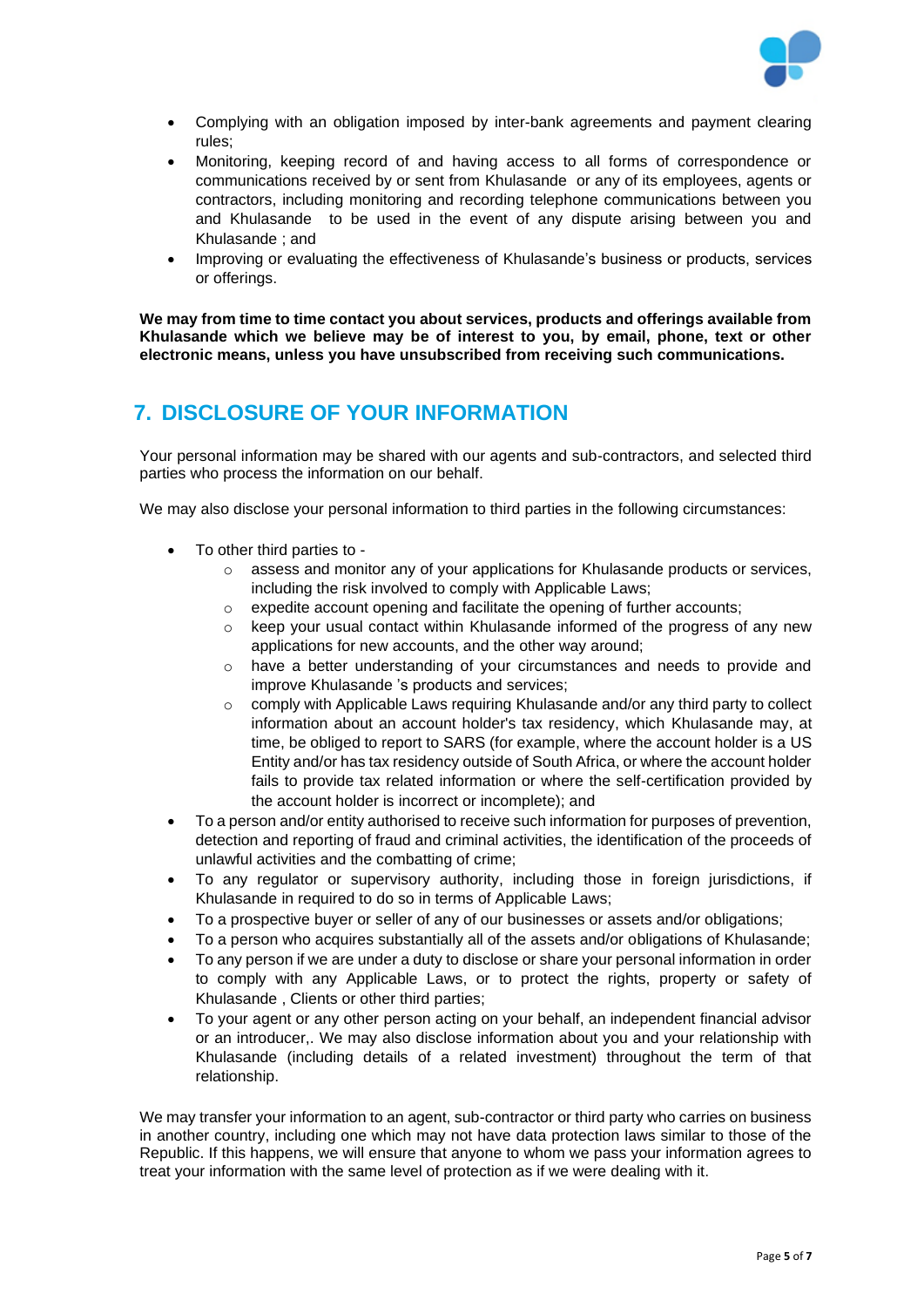

If you do not wish us to disclose this information to third parties, please contact us at the contact details set out above. We may however, not be able to provide products or services to you if such disclosure is necessary.

#### **8. RETENTION OF YOUR INFORMATION**

We may retain your personal information indefinitely, unless you object, in which case we will only retain it if we are permitted or required to do so in terms of Applicable Laws. However, as a general rule, we will retain your information in accordance with retention periods set out in Applicable Laws, unless we need to retain it longer for a lawful purpose. (For example, for the purposes of complaints handling, legal processes and proceedings.)

#### **9. ACCESS TO, CORRECTION AND DELETION OF YOUR PERSONAL INFORMATION**

You may request details of personal information which we hold about you under the Promotion of Access to Information Act 2 of 2000 ("**PAIA**"). Fees to obtain a copy or a description of personal information held about you are prescribed in terms of PAIA. Confirmation of whether or not we hold personal information about you may be requested free of charge. If you would like to obtain a copy of your personal information held by Khulasande, please review our Promotion of Access to<br>Information and Manual located at https://www.khulasande.co.za/wpInformation Act Manual located at [https://www.khulasande.co.za/wp](https://www.khulasande.co.za/wp-content/uploads/2022/02/Khulasande-PAIA-GUIDE-FINAL.pdf)[content/uploads/2022/02/Khulasande-PAIA-GUIDE-FINAL.pdf](https://www.khulasande.co.za/wp-content/uploads/2022/02/Khulasande-PAIA-GUIDE-FINAL.pdf)

You may request the correction of personal information Khulasande holds about you. Please ensure that the information we hold about you is complete, accurate and up to date. If you fail to keep your information updated, or if your information is incorrect, Khulasande may limit the products and services offered to you or elect not to open the account. Depending on the nature of the change, and Applicable Laws, we may be required to report the information to a tax authority or third-party financial institutions which are withholding agents.

You have a right in certain circumstances to request the destruction or deletion of and, where applicable, to obtain restriction on the processing of personal information held about you. If you wish to exercise this right, please contact us using the contact details set out above.

You have a right to object on reasonable grounds to the processing of your personal information where the processing is carried out in order to protect our legitimate interests or your legitimate interests, unless the law provides for such processing.

#### **10. COMPLAINTS**

Should you believe that Khulasande has utilised your personal information contrary to Applicable Laws, you undertake to first attempt to resolve any concerns with Khulasande.

If you are not satisfied with such process, you may have the right to lodge a complaint with the Information Regulator, using the contact details listed below:

Tel: 011 286 7000 Email: [enquiries@khulasande.co.za](mailto:enquiries@khulasande.co.za)